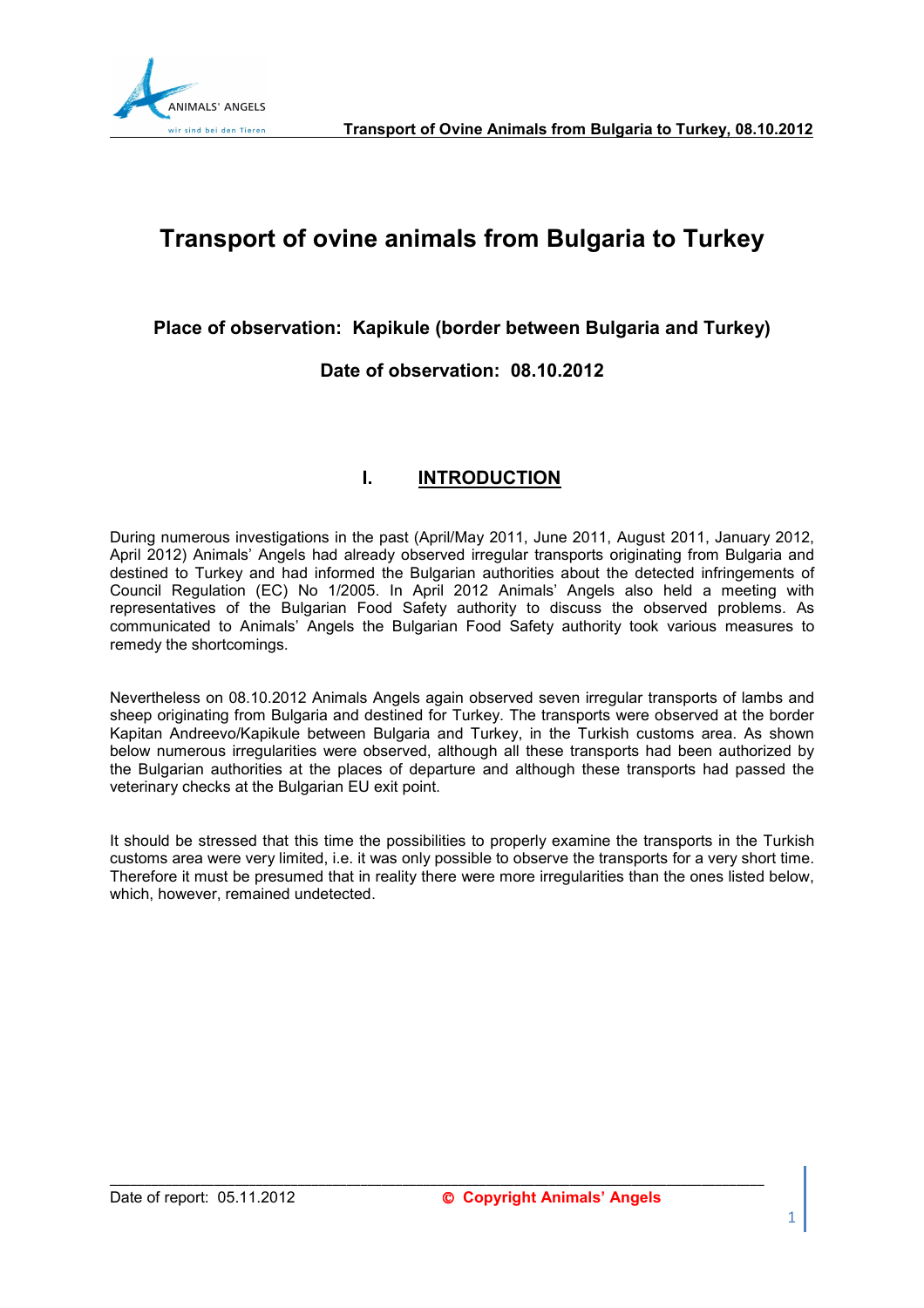

# **II. FINDINGS**

# **Truck no. 1**

| License plate:          | T 2277 XT (front) / T 1314 EE (back) (Bulgaria)       |
|-------------------------|-------------------------------------------------------|
| Description of vehicle: | white cab, white and blue semi-trailer with gooseneck |
| Ear tags:               | <b>Bulgarian</b>                                      |

Sheep are loaded on three decks (in the main body of the truck as well as in the gooseneck)

# **Irregularities observed:**

- Insufficient ceiling height on first deck of goose neck, several animals are touching the ceiling with their heads
- Adequate ventilation hindered by insufficient ceiling height
- Several animals are coughing
- Straw bedding: very dirty
- Insufficient number of drinking devices in relation to the number of animals loaded (5 nipples on the left side in the main part of the truck plus 2 in the goose neck; no nipples on the right side)
- Truck not equipped with a ventilation system capable of maintaining a range of temperature from 5°C to 30°C (with a +/- 5°C tolerance)



*Animals touching the ceiling with their heads.*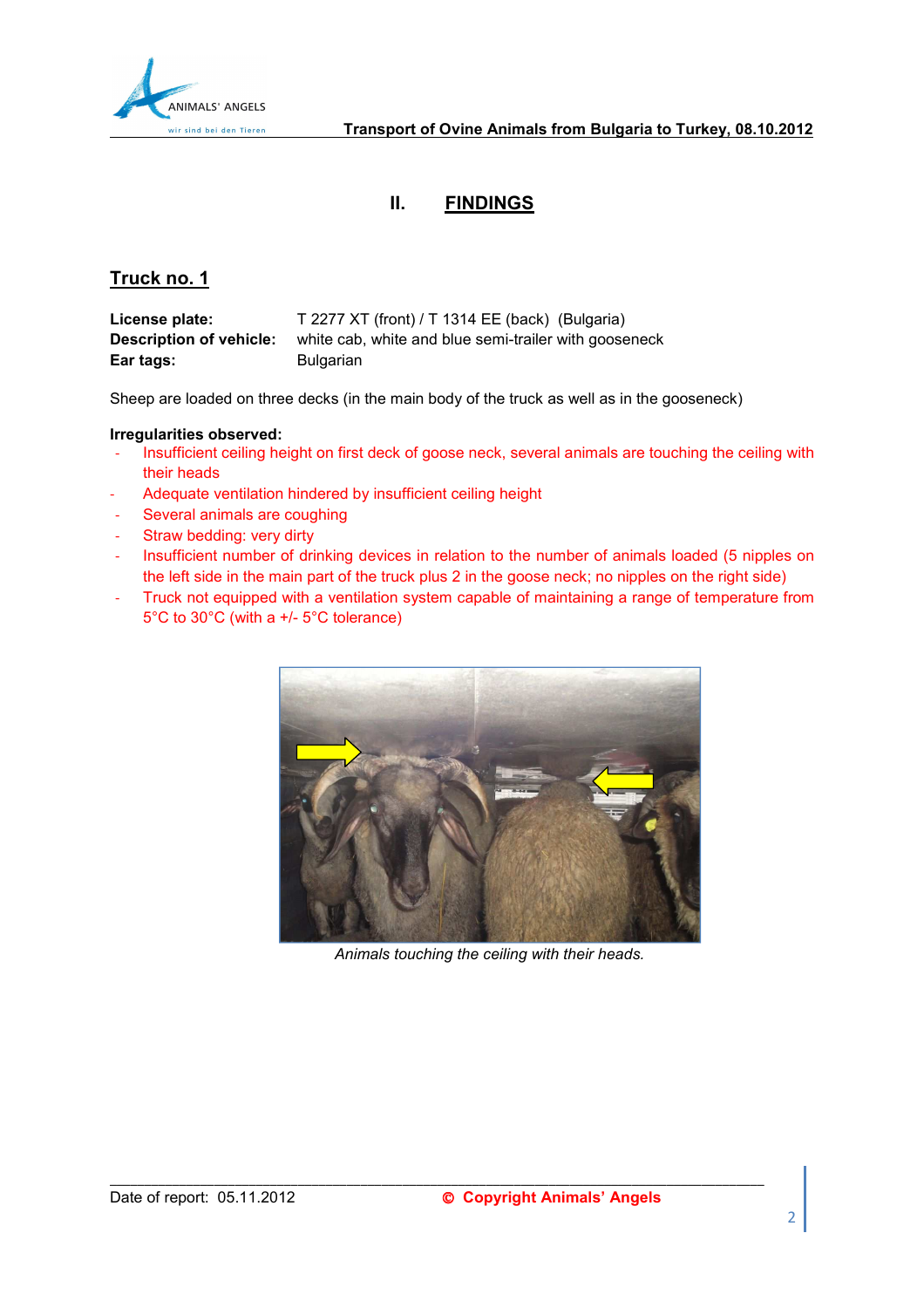

| License plate:                 | T 8881 XT (front)/ T 4090 EE (back) (Bulgaria) |
|--------------------------------|------------------------------------------------|
| <b>Description of vehicle:</b> | white cab, grey semi-trailer, no gooseneck     |
| Ear tags:                      | Bulgarian, example: BG D30 2125134             |

Ovine animals are loaded on four decks.

#### **Irregularities observed:**

- Clearly insufficient ceiling height, many animals touch the ceiling with their backs and heads
- Adequate ventilation hindered by insufficient ceiling height
- Several animals are coughing
- Truck not equipped with a ventilation system capable of maintaining a range of temperature from 5°C to 30°C (with a +/- 5°C tolerance)





#### **PLEASE NOTE:**

-

**Animals' Angels already observed the same semi-trailer on two previous occasions (namely on 03.05.2011, as well as on 20./21.01.2012) transporting ovine animals from Bulgaria to Turkey. Among other infringements also insufficient ceiling height was observed. This had been communicated to the Bulgarian authorities.**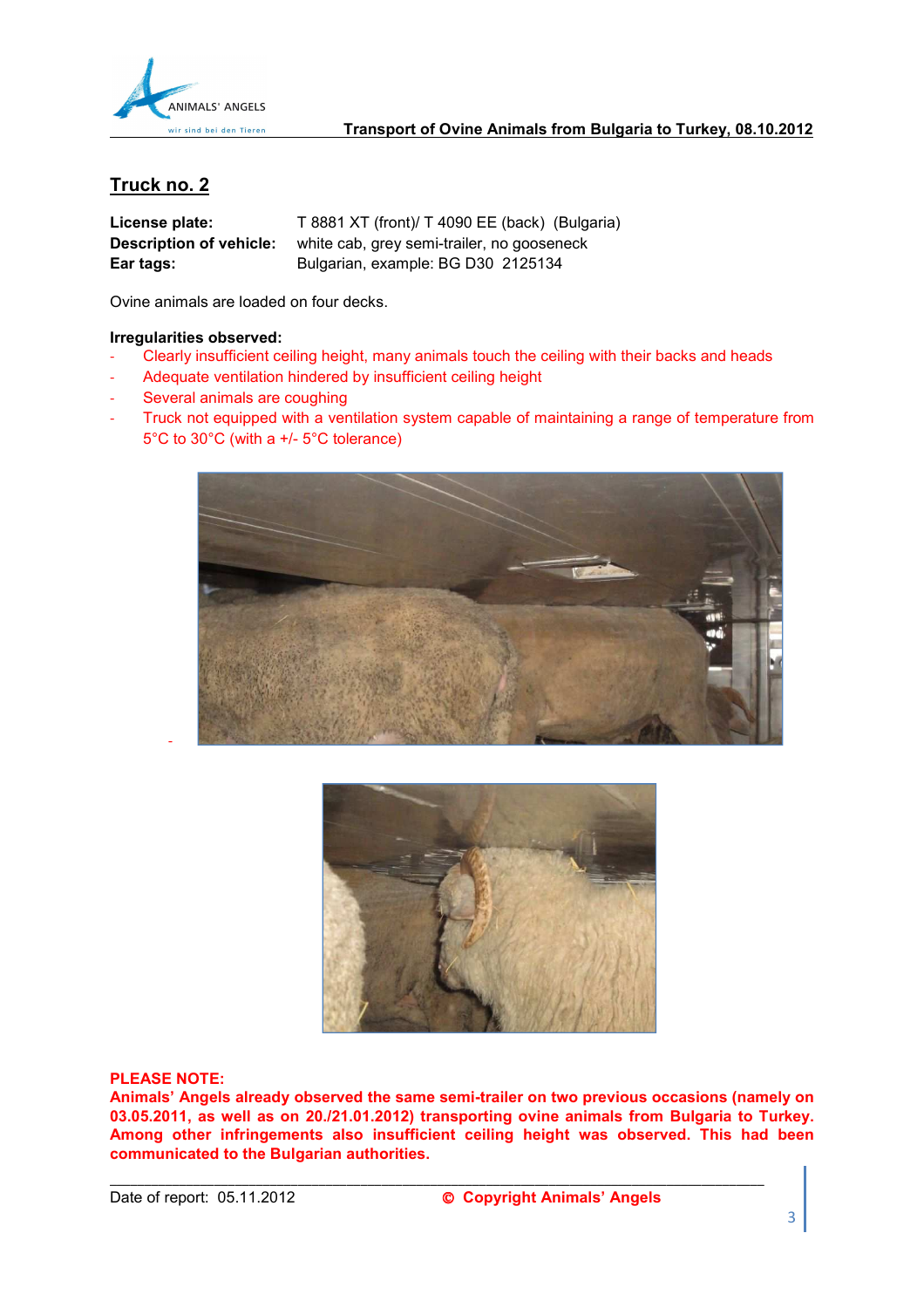

| License plate:          | T 3030 XT (front)/ T 4864 EE (back) (Bulgaria)             |
|-------------------------|------------------------------------------------------------|
| Description of vehicle: | white cab, grey semi-trailer with red frame and goose neck |
| Ear tags:               | Bulgarian, example: BG D30 2125642                         |

Ovine animals are loaded on four decks in main body of truck and on three decks in goose neck.

# **Irregularities observed:**

- Clearly insufficient ceiling height, on first floor almost all animals touch the ceiling with head or back
- Adequate ventilation hindered by insufficient ceiling height
- Many animals are coughing and have nasal discharge
- Truck not equipped with a ventilation system capable of maintaining a range of temperature from 5°C to 30°C (with a +/- 5°C tolerance)



#### **PLEASE NOTE:**

**Animals' Angels observed the same semi-trailer already on 23.08.2011 transporting ovine animals from Bulgaria to Turkey. Among other infringements also insufficient ceiling height and compromised ventilation was observed. This had been communicated to the Bulgarian authorities.**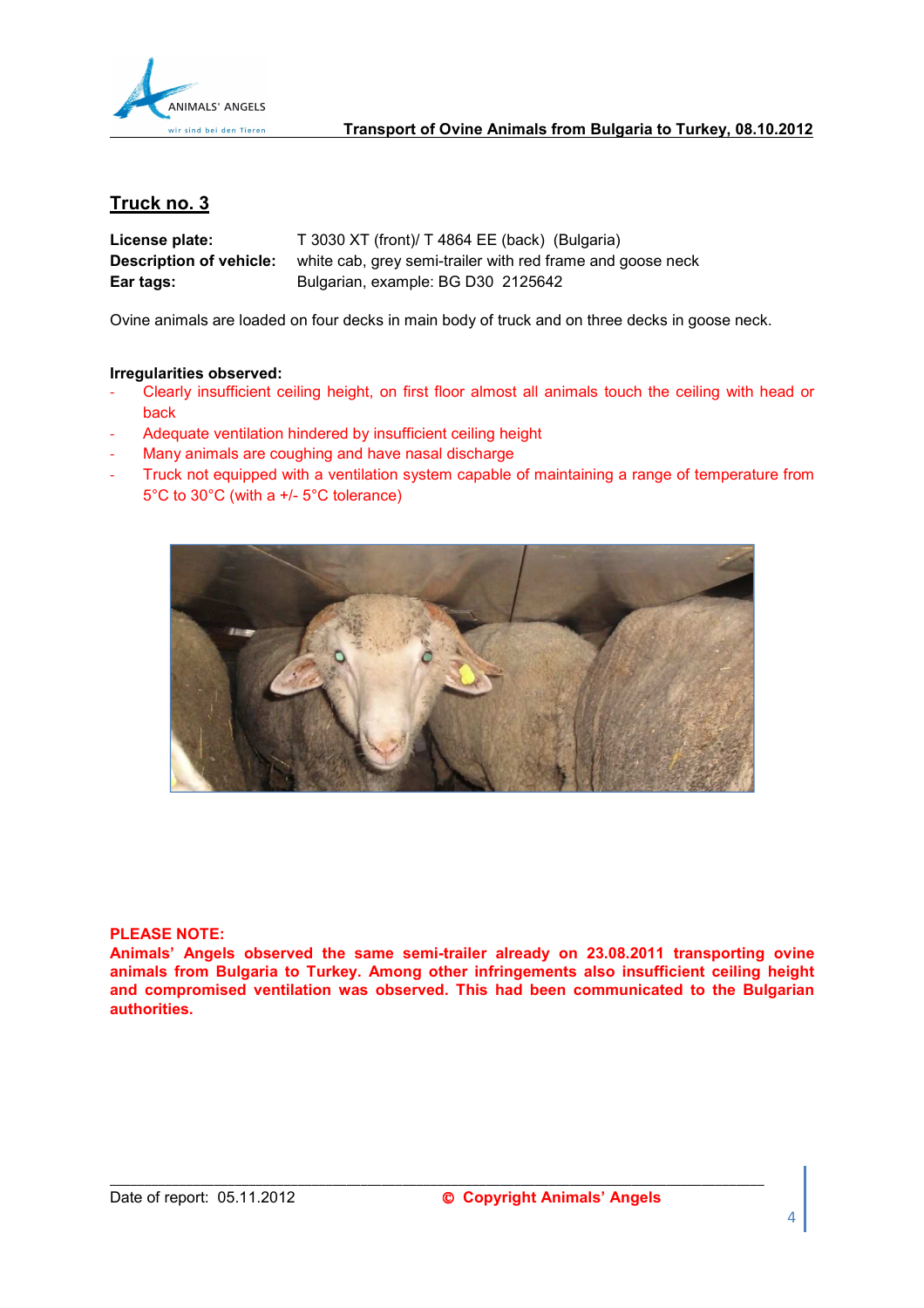

| License plate:                                       | T 0080 AT (front) / T 2002 EE (back) (Bulgaria)            |
|------------------------------------------------------|------------------------------------------------------------|
| <b>Description of vehicle:</b>                       | white cab, white and blue semi-trailer with goose neck     |
| <b>Number of animals:</b>                            | 450                                                        |
| Ear tags:                                            | Bulgarian, example: BG D30 212 4944                        |
| Place of loading:                                    | Agrokomers-98 LTD, Str. Generalska, 20, Omurtag, Bulgaria, |
|                                                      | approval number: 79250111                                  |
| Country and region of origin:                        | Bulgaria, Targovishte, BG 25                               |
| Country and region of destination: Turkey, Balikesir |                                                            |
| Category:                                            | for slaughter                                              |
| Certificate number:                                  | 00729                                                      |

Ovine animals are loaded on four decks in main body of truck and on three decks in the gooseneck.

#### **Irregularities observed:**

- Clearly insufficient ceiling height; on first deck practically all animals touch the ceiling with head or back; as far as visible the situation on the  $2^{nd}$  and  $3^{rd}$  deck is the same; the ceiling of the 4<sup>th</sup> floor is lifted up
- Insufficient number of drinking devices in relation to the number of animals loaded (6 water nipples on the right side; none on the left side)
- Truck not equipped with a ventilation system capable of maintaining a range of temperature from 5°C to 30°C (with a +/- 5°C tolerance)



#### **PLEASE NOTE:**

**Animals' Angels observed the same semi-trailer already on 29. and 30.04.2011 transporting ovine animals from Bulgaria to Turkey. Among other infringements also insufficient ceiling height was observed. This had been communicated to the Bulgarian authorities.**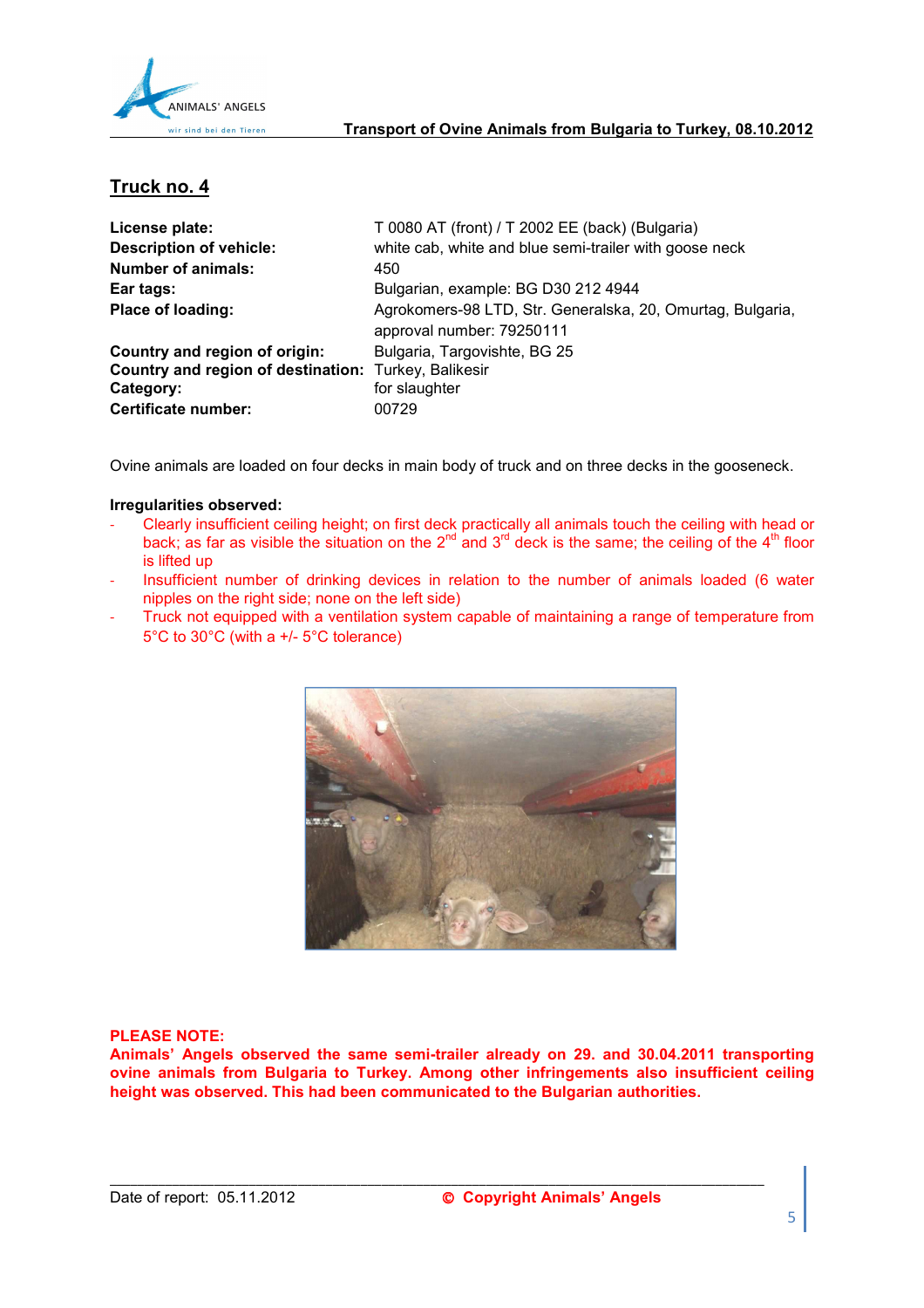

| License plates:         | $T 0090 AT (front) / T 4863 EE (back) (Bulgaria)$          |
|-------------------------|------------------------------------------------------------|
| Description of vehicle: | white cab, grey semi-trailer with red frame and goose neck |
| Ear tags:               | Bulgarian, example: BG D30 212???                          |

Ovine animals are loaded on four decks in main body of truck and on three decks in the gooseneck.

#### **Irregularities observed:**

- Insufficient ceiling height, many animals touch the ceiling
- Some animals are coughing, some have nasal discharge
- Truck not equipped with a ventilation system capable of maintaining a range of temperature from 5°C to 30°C (with a +/- 5°C tolerance)

# **Truck no. 6**

**License plates:** T2595CT / T4866EE (Bulgaria) **Description of vehicle:** Truck with trailer, grey light blue

Young sheep are loaded on three decks.

#### **Irregularities observed:**

- The loading density  $(1<sup>st</sup>$  deck) seems too high since animals are standing above the ones lying down and there is no place left.
- All animals observed have snotty noses and many sheep are coughing. Some sheep are breathing heavily.
- Insufficient bedding material, the straw is wet with urine and faeces.
- Truck not equipped with a ventilation system capable of maintaining a range of temperature from 5°C to 30°C (with a +/- 5°C tolerance)
- Insufficient number of drinking devices in relation to the number of animals loaded (lorry and trailer are each equipped with only four water nipples per deck; furthermore there are spray nipples in each of the four corners of lorry and trailer- spray nipples, however, cannot be regarded as adequate drinking devise.

# **Truck no. 7**

| License plates:         | H 2728 BB (front) / H 6594 EE (back) (Bulgaria)         |
|-------------------------|---------------------------------------------------------|
| Description of vehicle: | white and blue cab; grey semi-trailer with blue stripes |
| Ear tags:               | Bulgarian, example: BG D 29 0568882                     |

Sheep are loaded on three decks.

#### **Irregularities observed:**

- Insufficient number of drinking devices in relation to the number of animals loaded and drinking devices not accessible by all animals (there is one water nipple in each of the four corners of the truck; apart from those there is only one single device visible (on the left side of the truck), which could possibly be a spray nipple. There are several dividers placed; thus the animals placed in the middle compartment do not have access to a drinking device. Spray nipples are not to be regarded as an adequate drinking device.)
- Truck not equipped with a ventilation system capable of maintaining a range of temperature from 5°C to 30°C (with a +/- 5°C tolerance)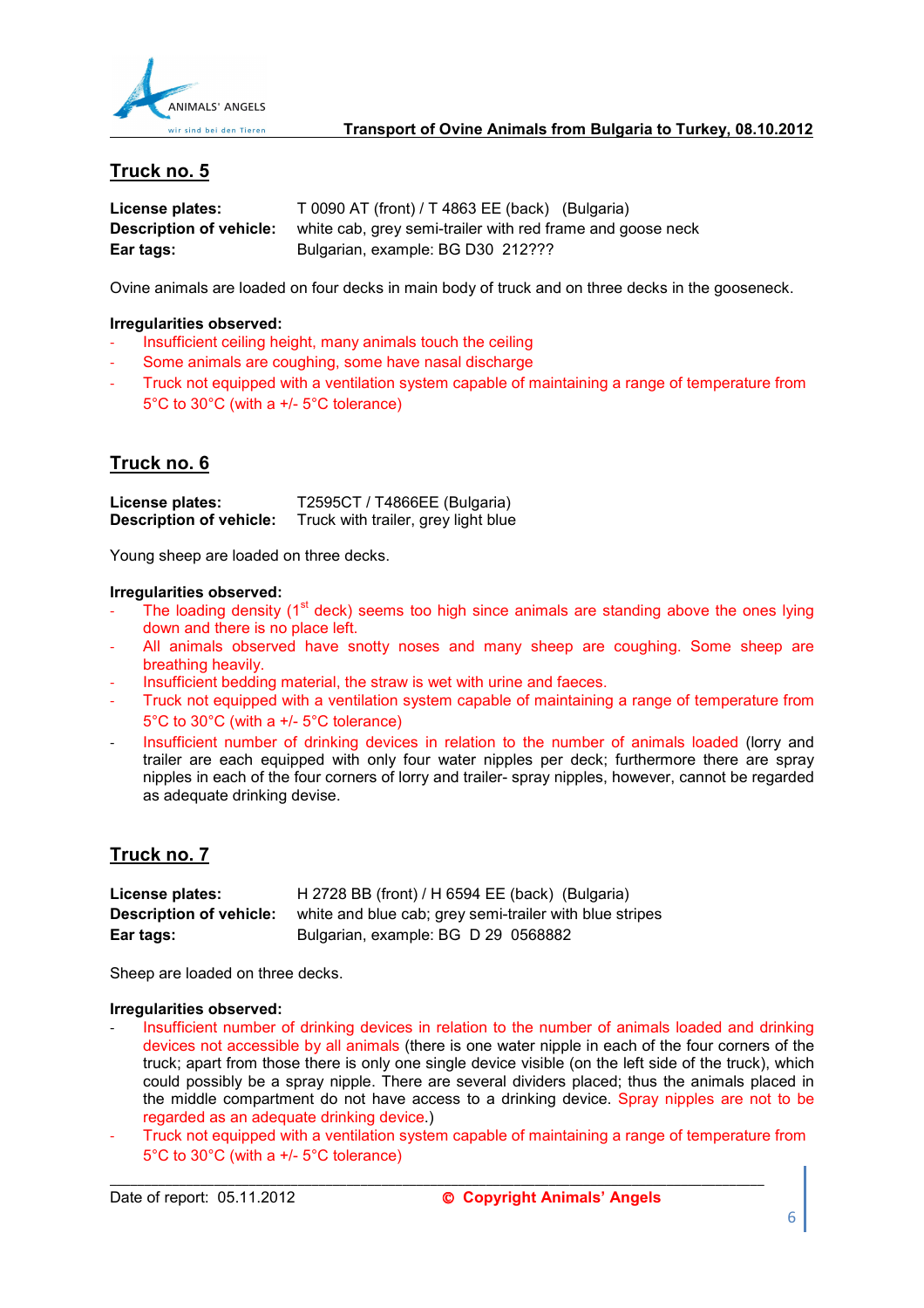

# **III. VIOLATIONS of COUNCIL REGULATION (EC) No 1/2005**

#### **1. Insufficient ceiling height**

In 5 out of the 7 described transports the ceiling height was insufficient. Thus animals touched the ceiling with their heads and backs and therefore were unable to stand in an upright natural position during long-distance transports. Besides this insufficient ceiling height compromised an adequate ventilation.

**This represents a violation of Article 3 lit.(g) and of Annex I, Chapter II, point 1.2. of Council Regulation (EC) No 1/2005.** 

**Furthermore it represents a violation of Article 3, first sentence, as undue suffering was caused to the animals – especially because the animals were transported on longdistance.** 

According to the Scientific Committee of Animal Health and Animal Welfare (SCAHAW) the space above the **top of the head** of sheep (as the highest point of them) should be **15 cm for vehicles with good forced ventilation systems and at least 30 cm for vehicles without forced ventilation.<sup>1</sup> These recommendations were confirmed by the European Commission in 2009<sup>2</sup> , as well as in 2011, when the** EU Commission sent a clarifying letter (dated 10.08.2011) to the Chief Veterinary Officers of the Member States about the measures to adopt in order to ensure compliance with the requirements of Regulation (EC) No 1/2005 regarding the internal heights.

#### **2. Deficiencies regarding the water system**

In 4 out of the 7 described transports the number of drinking devices was insufficient in relation to the number of animals loaded. Thus is could not be guaranteed that all animals had access to water.

**This represents a violation of Annex I, Chapter VI, point 2 of Council Regulation (EC) No 1/2005.** 

**Furthermore it represents a violation of Article 3, first sentence, as undue suffering was caused to the animals on these long-distance transports.** 

# **3. Animals with signs of respiratory disorders**

In 5 out of the 7 described transports animals were observed who suffered from cough and/or nasal discharge.

These animals either suffered already at the moment of loading from respiratory disorders and thus should not have been loaded or the signs of respiratory disorders developed during the transport. In both cases transport caused undue suffering to the animals.

#### **This represents a violation of Article 3, first sentence, as undue suffering was caused to the animals on these long-distance transports.**

\_\_\_\_\_\_\_\_\_\_\_\_\_\_\_\_\_\_\_\_\_\_\_\_\_\_\_\_\_\_\_\_\_\_\_\_\_\_\_\_\_\_\_\_\_\_\_\_\_\_\_\_\_\_\_\_\_\_\_\_\_\_\_\_\_\_\_\_\_\_\_\_\_\_\_\_\_\_\_\_\_\_\_\_\_\_\_\_\_\_\_\_\_\_

l

<sup>1</sup> Report of the Scientific Committee on Animal Health and Animal Welfare (SCAHAW) "The Welfare of Animals during Transport", March 2002, page 98 2

Letter by European Commission, dated 04.09.2009, SANCO D5 DS/fr D(2009)450334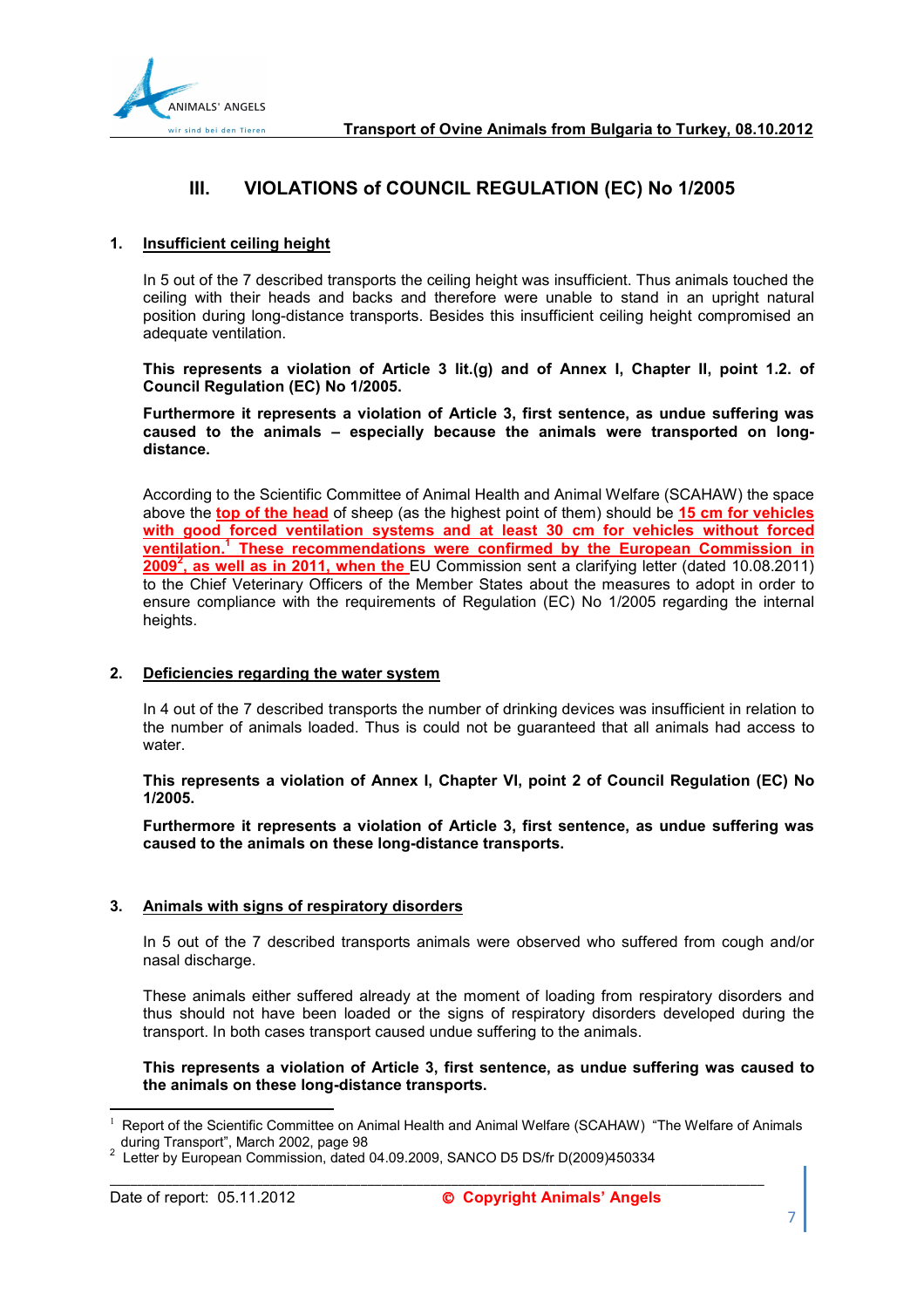

# **4. Insufficient ventilation systems**

None of the 7 transports described above was equipped with a ventilation system capable of maintaining a range of temperature from 5°C to 30°C (with a +/- 5°C tolerance) within the animals' compartments.

# **This represents a violation of Annex I, Chapter VI, point 3.1. of Council Regulation (EC) No 1/2005.**

# **5. Insufficient bedding material**

Transports were observed whose bedding material was inadequate to absorb urine and faeces during transport and thus inadequate to guarantee the animals' comfort during transport.

**This represents a violation of Annex I, Chapter VI, point 1.2. of Council Regulation (EC) No 1/2005.** 

# **IV. CONCLUSIONS**

In long-distance transport of live animals the relevant legislation on the protection of animals is regularly ignored.

As experience shows the competent authorities are obviously unable to cope with the control tasks in order to enforce the legislation. The irregular transports described above have been authorized by the competent Bulgarian authorities at the places of departure and they passed the veterinary check at the Bulgarian exit point from the EU unchallenged. None of these authorities intervened to remedy the shortcomings.

After Animals' Angels had informed the Bulgarian Food Safety Authority about the irregularities observed in April/May 2011, June 2011, August 2011 and January 2012, the Bulgarian Food Safety Authority communicated to have taken various actions in order to enforce the relevant legislation.

Nevertheless Animals' Angels again observed transports originating from Bulgaria that very obviously violated the legislation  $-7$  irregular transports were observed in just one day. Three out of these  $7$ transports were vehicles that Animals' Angels had already observed in the past violating legislation and had informed the Bulgarian authorities about it. Obviously the enforcement measures taken did not have the required effect.

\_\_\_\_\_\_\_\_\_\_\_\_\_\_\_\_\_\_\_\_\_\_\_\_\_\_\_\_\_\_\_\_\_\_\_\_\_\_\_\_\_\_\_\_\_\_\_\_\_\_\_\_\_\_\_\_\_\_\_\_\_\_\_\_\_\_\_\_\_\_\_\_\_\_\_\_\_\_\_\_\_\_\_\_\_\_\_\_\_\_\_\_\_\_

As a consequence animals continue to suffer on long-distance transports.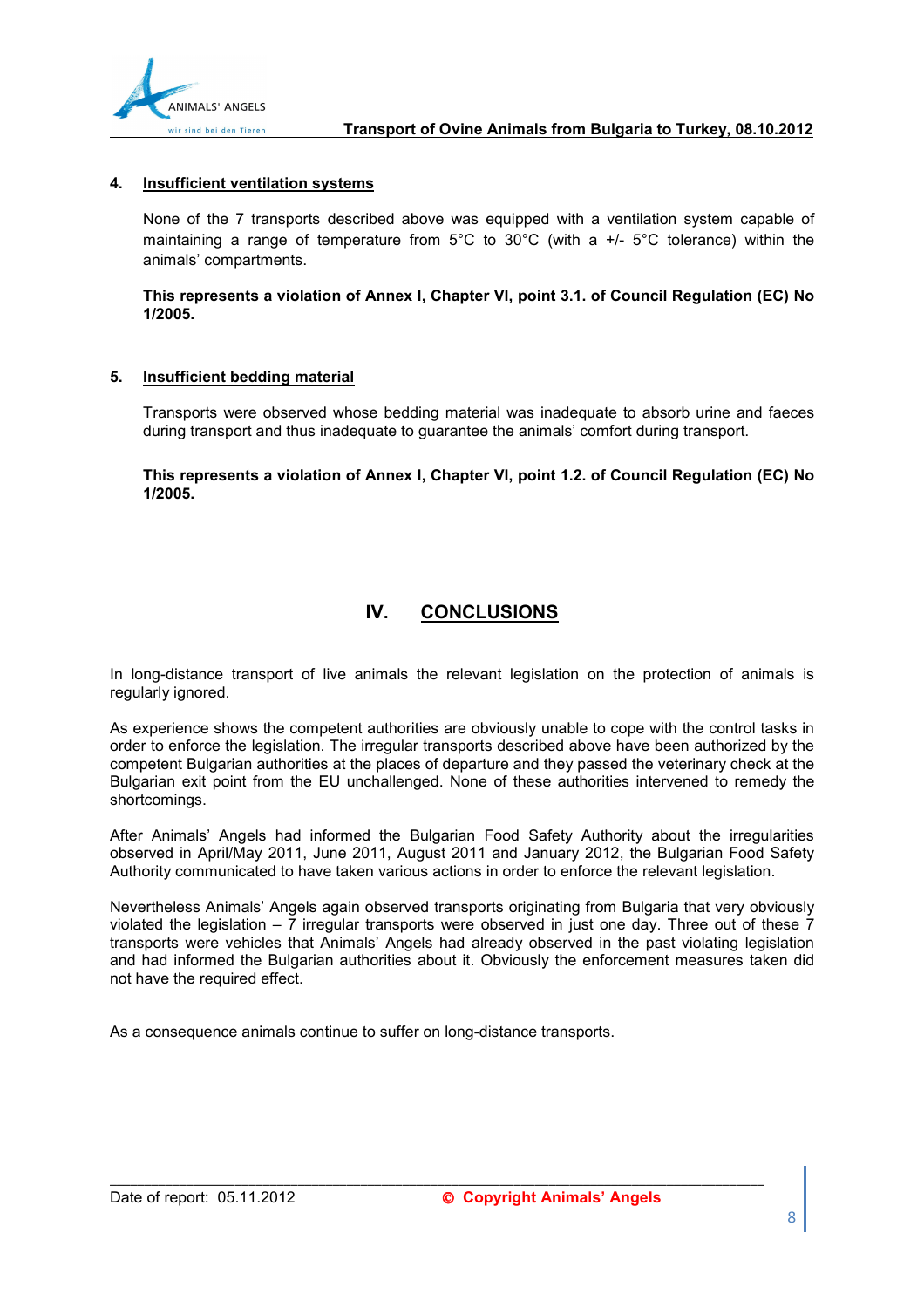

# **V. NECESSARY MEASURES**

**Animals' Angels calls upon the European Council, the European Commission and the European Parliament to limit the transport time for commercial transports of live animals to an absolute maximum of 8 hours.** 

**Animals' Angels calls upon the Bulgarina authorities to finally enforce the currently applicable Council Regulation (EC) No 1/2005.**